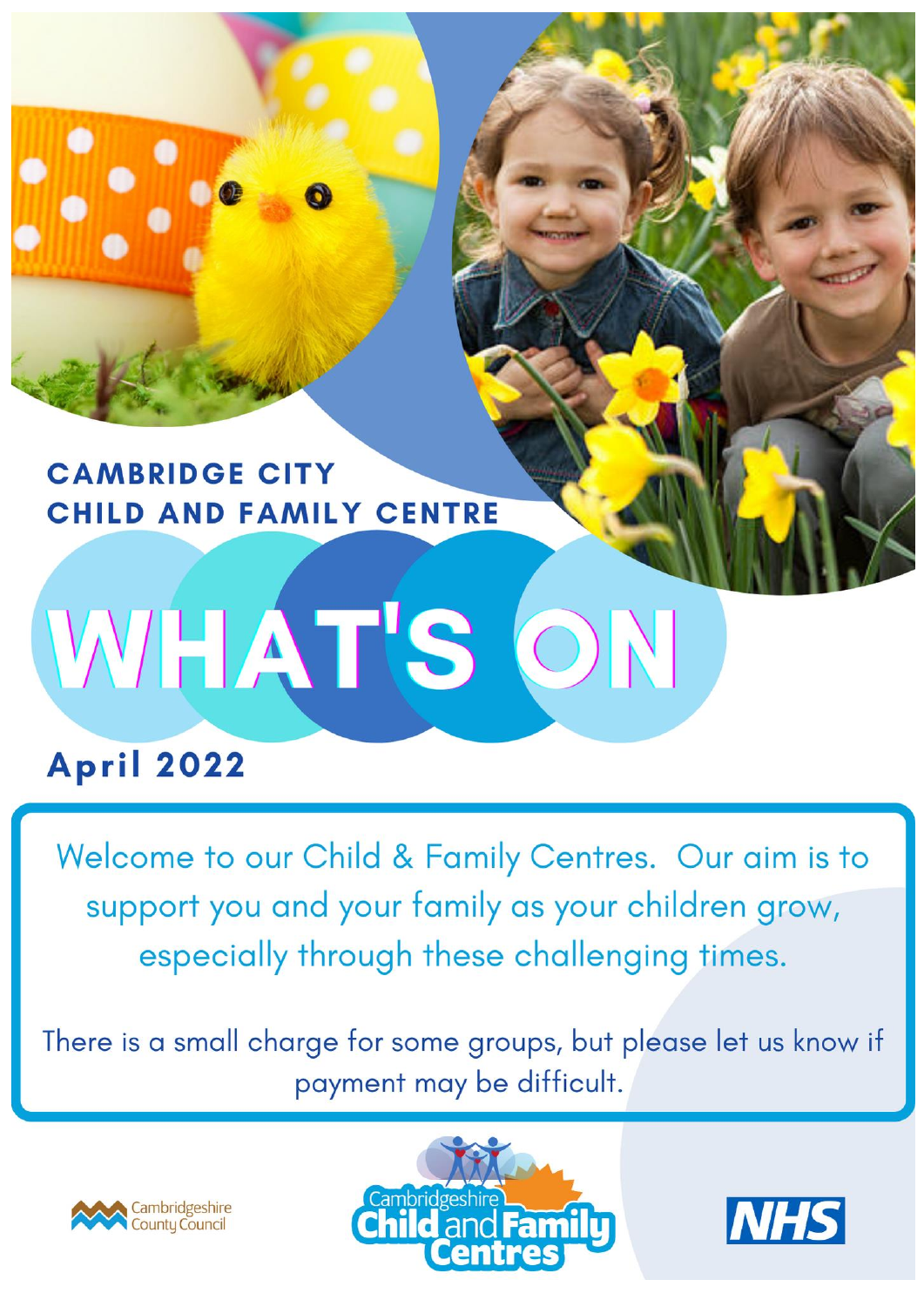### Please call 01223 728118 or email [childandfamilycentre.city@cambridgeshire.gov.uk](mailto:childandfamilycentre.city@cambridgeshire.gov.uk)

Virtual Groups are delivered using Microsoft Teams. Booking deadline 1pm the day before group as spaces are limited. Joining instructions and invite will be sent via email. Sign up via message on Facebook Cambridge City Child and Family Centre or email [childandfamilycentre.city@cambridgeshire.gov.uk](mailto:childandfamilycentre.city@cambridgeshire.gov.uk)

### Charging

Some groups have a charge of £2 per family, per session, please pay in cash on the day. Families on a low income will be eligible for free entry.

Charges for childminders - £2 per childminder and own family plus £1 for any minded child or £1 per childminder if not bringing own family members plus £1 for any minded child.

| Monday                                                                                                                       |                                              |                                                                                                                                                                                                                                      |                   |                                                   |
|------------------------------------------------------------------------------------------------------------------------------|----------------------------------------------|--------------------------------------------------------------------------------------------------------------------------------------------------------------------------------------------------------------------------------------|-------------------|---------------------------------------------------|
| <b>Midwife Clinic</b><br><b>Emerald Team</b>                                                                                 | Weekly                                       | By appointment only. Emerald team look<br>after women and families registered at<br>Arbury Road Surgery & Red House Surgery. To<br>make an appointment, please call 01223<br>586787.                                                 | B                 | North Cambridge Child and<br><b>Family Centre</b> |
| <b>Midwife Clinic</b><br>Luna Team                                                                                           | Weekly                                       | By appointment only. Luna team look after<br>women and families registered at Petersfield<br>Medical Practice, York Street Medical Practice<br>and East Barnwell Health Centre. To make an<br>appointment, please call 01223 348943. | <sub>B</sub>      | The Fields Child and Family<br>Centre             |
| <b>Baby Group</b><br><b>Tiniest Feet</b><br>10am - 11.30am                                                                   | Weekly<br>$11th$ – Sensory<br>$25th$ – Messy | For parents and pre-mobile babies.<br>Meet other parents and access support and<br>advice from the Child and Family Centre<br>team. To book please call or email us.                                                                 | B<br>£            | North Cambridge Child and<br><b>Family Centre</b> |
| Rhyme Time @ Clay<br><b>Farm Centre</b><br>Toddler Rhyme Time:<br>10am -10.30am<br><b>Baby Rhyme Time:</b><br>11am - 11.30am | Weekly (Term<br>Time Only)                   | No booking required, 15 spaces available,<br>allocated on a first come, first served basis.<br>Library and café open 9.30am to 12pm.                                                                                                 |                   | Clay Farm Centre                                  |
| <b>Mini Movers</b><br>10.30am - 11.45am                                                                                      | Weekly<br>$11th$ – Sensory<br>$25th$ – Messy | For mobile babies aged between 1 to 2 years,<br>focusing on activities that encourage physical<br>development. To book please call or email us.                                                                                      | <sub>B</sub><br>£ | Chesterton Child and Family<br>Centre             |
| Self-Weigh<br>12.30pm - 3.30pm                                                                                               | Weekly                                       | Self-weigh for babies and children over 6<br>weeks old. To book please call or email us.                                                                                                                                             | B                 | The Fields Child and Family<br>Centre             |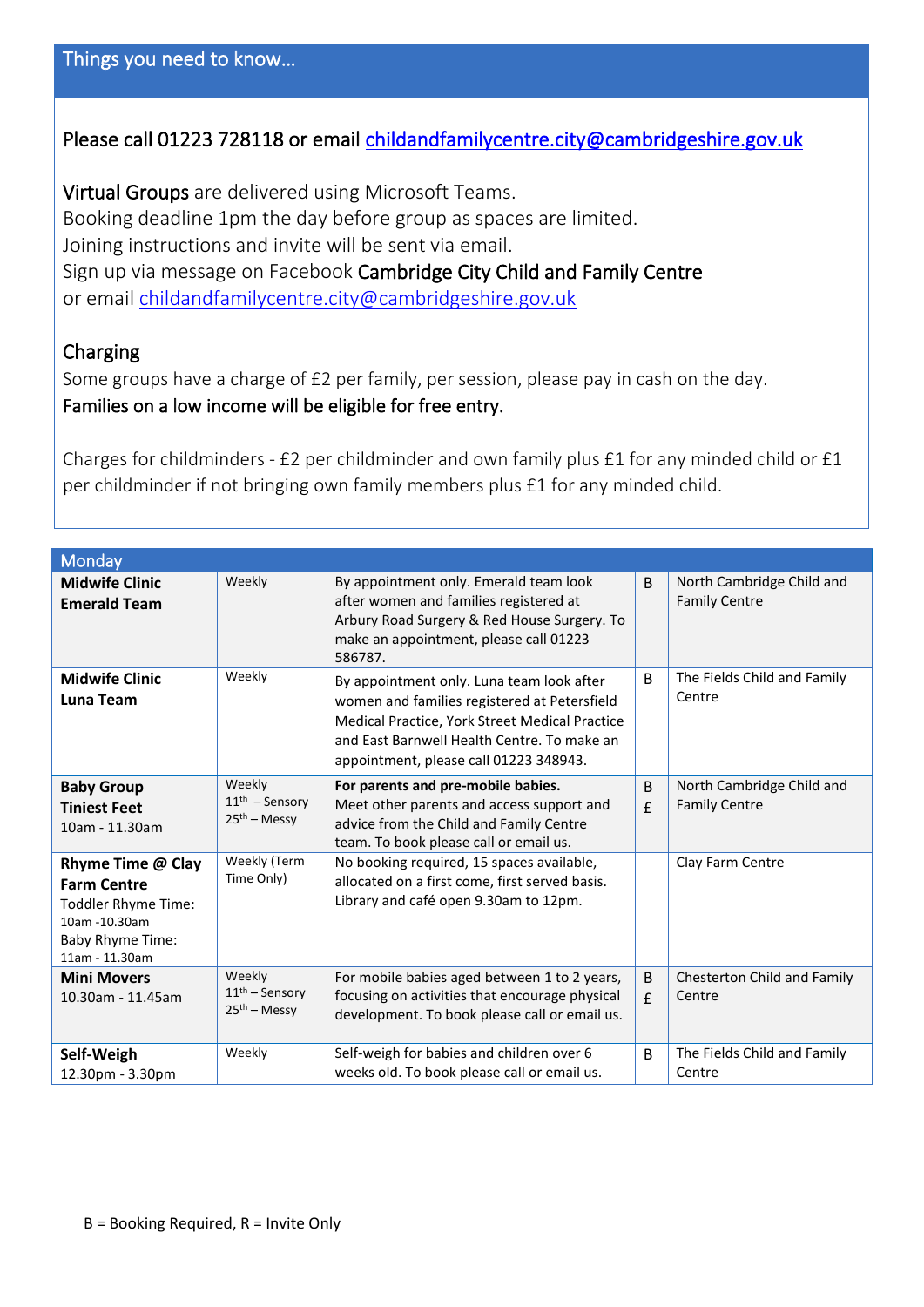| Monday continued                                                                                               |                                |                                                                                                                                                                                                                                        |   |                                                   |
|----------------------------------------------------------------------------------------------------------------|--------------------------------|----------------------------------------------------------------------------------------------------------------------------------------------------------------------------------------------------------------------------------------|---|---------------------------------------------------|
| <b>Mondays Together</b><br>10am - 12.30pm<br>(children up to 3 years old)<br>$1pm - 3pm$<br>(up to 1 year old) | Weekly                         | Group run by Kings Hedges Family Support<br>Project. For local CB5 families only due to<br>space restriction. Invite only. Booked through<br>KHFSP Family Support Works, by calling Marie<br>on 07951 955371 or Karen on 07541 933831. | R | The Fields Child and Family<br>Centre             |
| <b>Clothing Swap</b><br>$1pm - 2pm$                                                                            | Monthly $-$<br>25th April 2022 | It's Back! Come along to our clothing<br>exchange. We will accept clothes up to age 5.<br>To book please call or email us.                                                                                                             | B | North Cambridge Child and<br><b>Family Centre</b> |
| <b>Youth Support</b><br>Drop In<br>$1.30pm - 4pm$                                                              | Weekly                         | For ages 11-19 years.                                                                                                                                                                                                                  |   | 3rd Floor Central Library                         |

| Tuesday                                                                           |                                                                              |                                                                                                                                                                                      |              |                                                   |
|-----------------------------------------------------------------------------------|------------------------------------------------------------------------------|--------------------------------------------------------------------------------------------------------------------------------------------------------------------------------------|--------------|---------------------------------------------------|
| <b>Midwife Clinic</b><br><b>Emerald Team</b>                                      | Weekly                                                                       | By appointment only. Emerald team look<br>after women and families registered at<br>Arbury Road Surgery & Red House Surgery. To<br>make an appointment, please call 01223<br>586787. | <sub>B</sub> | North Cambridge Child and<br><b>Family Centre</b> |
| Self-Weigh<br>$9.30$ am $- 12.30$ pm                                              | Weekly                                                                       | Self-weigh for babies and children over 6<br>weeks old. To book please call or email us.                                                                                             | B            | North Cambridge Child and<br><b>Family Centre</b> |
| <b>Stay and Play</b><br>10am - 11.30am                                            | Weekly                                                                       | Stay and Play session for children aged 10<br>months plus. To book please call or email us.                                                                                          | B<br>£       | <b>Fawcett Child and Family</b><br>Zone           |
| <b>Baby Group</b><br><b>Tiniest Feet</b><br>10am - 11.30am                        | Weekly<br>12 <sup>th</sup> & 19 <sup>th</sup> -<br>Sensory<br>$26th$ – Messy | For parents and pre-mobile babies.<br>Meet other parents and access support and<br>advice from the Child and Family Centre<br>team. To book please call or email us.                 | B<br>£       | Chesterton Cambridge Child<br>and Family Centre   |
| <b>CHYPPS Easter Well-</b><br><b>Being Holiday Lunch</b><br>Event<br>$11am - 3pm$ | 5 <sup>th</sup> April 2022                                                   | We will be providing fun activities for children<br>aged 5 and under - come along and say hello!                                                                                     |              | Brownsfield Youth and<br><b>Community Centre</b>  |

| Wednesday                                                        |                                                                            |                                                                                                                                                                                                                                            |        |                                                   |
|------------------------------------------------------------------|----------------------------------------------------------------------------|--------------------------------------------------------------------------------------------------------------------------------------------------------------------------------------------------------------------------------------------|--------|---------------------------------------------------|
| <b>Midwife Clinic</b><br><b>Emerald Team</b>                     | Weekly                                                                     | By appointment only. Emerald team look<br>after women and families registered at<br>Arbury Road Surgery & Red House Surgery.<br>To make an appointment, please call 01223<br>586787.                                                       | B      | North Cambridge Child and<br><b>Family Centre</b> |
| Wednesdays<br><b>Together</b><br>$12.30pm - 3.30pm$              | Weekly                                                                     | Group run by Kings Hedges Family Support<br>Project. For local CB4 families only due to<br>space restrictions. Invite only. Booked<br>through KHFSP Family Support Works, by<br>calling Marie on 07951 955371 or Karen on<br>07541 933831. | R      | North Cambridge Child and<br><b>Family Centre</b> |
| <b>Baby Group</b><br><b>Tiniest Feet</b><br>$10.00$ am - 11.30am | Weekly<br>13 <sup>th</sup> & 20 <sup>th</sup><br>Sensory<br>$27th$ – Messv | For parents and pre-mobile babies.<br>Meet other parents and access support and<br>advice from the Child and Family Centre<br>team. To book please call or email us.                                                                       | B<br>£ | The Fields Child and Family<br>Centre             |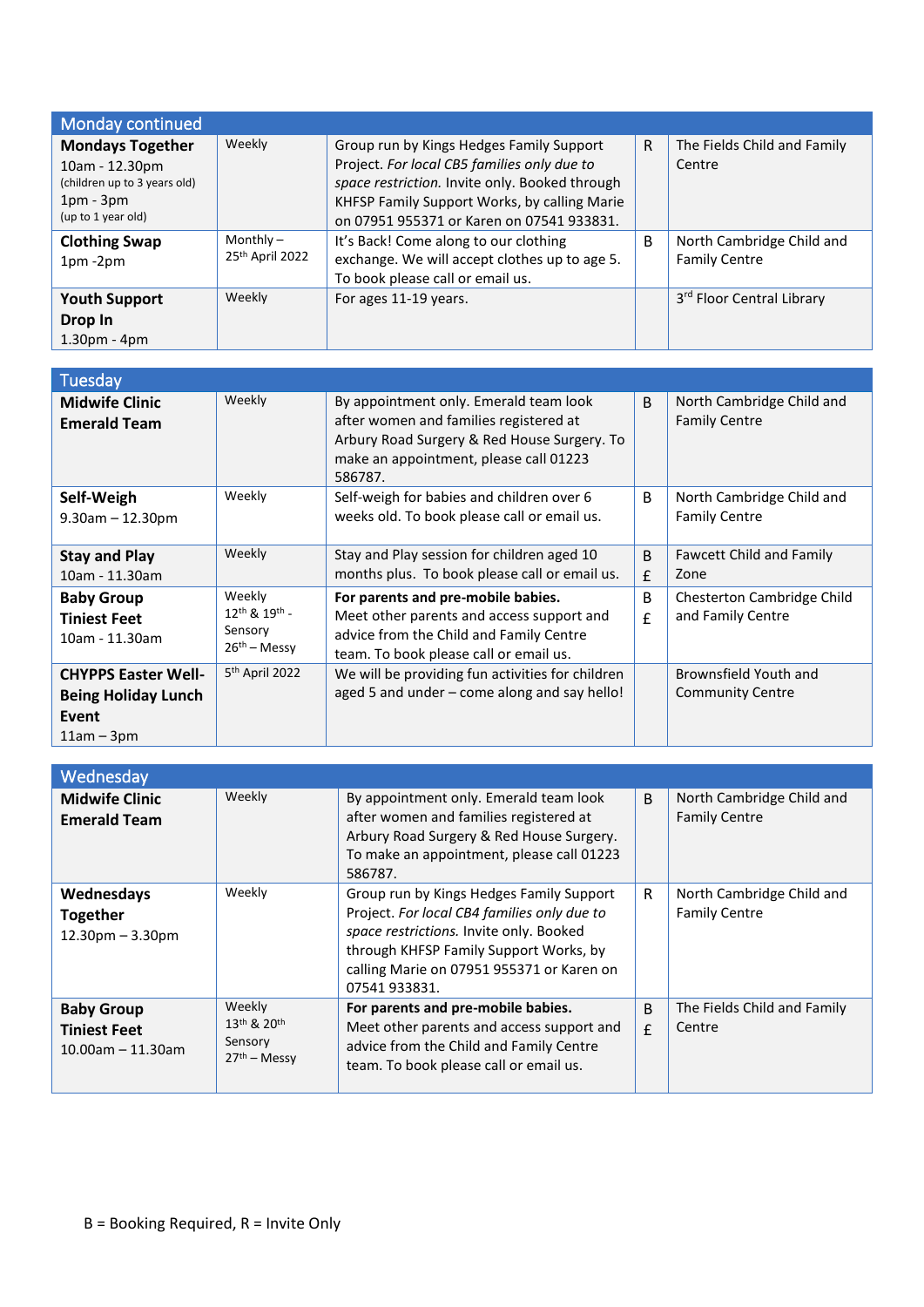| Wednesday continued                                   |                                                        |                                                                                                                                                                                                                                                                                                                                                                     |   |                                                   |
|-------------------------------------------------------|--------------------------------------------------------|---------------------------------------------------------------------------------------------------------------------------------------------------------------------------------------------------------------------------------------------------------------------------------------------------------------------------------------------------------------------|---|---------------------------------------------------|
| <b>Young Parents</b><br>Group<br>$10.00$ am - 11.30am | Weekly                                                 | A group aimed at parents aged 24 and<br>under, with children aged 5 and under.<br>An opportunity to meet other parents, seek<br>advice and guidance on topics such as<br>sensory play sessions, budgeting, weaning<br>and all your baby's developmental stages<br>whilst your child plays. Please call or email<br>us to register your interest.                    | B | North Cambridge Child and<br><b>Family Centre</b> |
| <b>Little Explorers</b><br>$10am - 11.15am$           | Weekly $-$<br>restarting 6 <sup>th</sup> April<br>2022 | Join us for fun outdoor activities for children<br>under 5. Dress for the weather. In extreme<br>weather conditions we will get in touch if<br>the sessions are cancelled. Buggies<br>welcome. To celebrate the return of Little<br>Explorers, we are having a Bunny Hop Walk<br>with a Storytime and a free book to take<br>home. To book please call or email us. | B | Location disclosed on<br>booking<br>Chesterton    |
| <b>Rhyme Time</b><br>$11.15$ am $-11.45$ am           | Weekly                                                 | Rhyme time is a volunteer organised session<br>with support from Cambridgeshire Libraries.<br>Booking via EventBrite, search<br>'Cambridgeshire Libraries Events' to find the<br>event, each week.                                                                                                                                                                  | B | Cherry Hinton Library                             |

| Thursday                                                 |                                                                                    |                                                                                                                                                                                                                         |                         |                                                      |
|----------------------------------------------------------|------------------------------------------------------------------------------------|-------------------------------------------------------------------------------------------------------------------------------------------------------------------------------------------------------------------------|-------------------------|------------------------------------------------------|
| <b>Midwife Clinic</b><br><b>Emerald Team</b>             | Weekly                                                                             | By appointment only. Emerald team looks<br>after women and families registered at<br>Arbury Road Surgery & Red House Surgery.<br>To make an appointment, please call 01223<br>586787.                                   | B                       | North Cambridge Child and<br><b>Family Centre</b>    |
| <b>Stay and Play</b><br>10am - 11.30am                   | Weekly                                                                             | Stay and Play session for children aged 10<br>months plus. 7 <sup>th</sup> and 14 <sup>th</sup> April - Springtime<br>Arts & Crafts sessions. To book please call<br>or email us.                                       | B<br>£                  | Chesterton Cambridge Child<br>and Family Centre      |
| <b>Mini Movers</b><br>10.00am - 11.15am                  | Weekly                                                                             | For mobile babies aged around 1 to 2 years,<br>focusing on activities that encourage<br>physical development. 14 <sup>th</sup> April -<br>Springtime Arts & Crafts sessions. To book<br>please call or email us.        | B<br>£                  | Cherry Hinton Baptist Church<br><b>Family Centre</b> |
| <b>Stay and Play</b><br>$10am - 11.30am$                 | Weekly                                                                             | Stay and Play session for children aged 10<br>months plus. To book please call or email<br>us.                                                                                                                          | B<br>£                  | North Cambridge Child and<br><b>Family Centre</b>    |
| <b>Story Time</b><br>$10.30$ am - 11.15am                | Weekly - starting<br>7 <sup>th</sup> April 2022                                    | It's Back! Stories and rhymes with Child and<br>Family Centre and Library staff. For ages 18<br>months to 5 years. Booking via EventBrite,<br>search 'Cambridgeshire Libraries Events' to<br>find the event, each week. | B                       | <b>Arbury Court Library</b>                          |
| <b>Easter Storytime</b>                                  | 14th April 2022                                                                    | Come and join us for stories, rhymes and an<br>Easter Surprise. For ages 18 months to 5<br>years. Booking via EventBrite, search<br>'Cambridgeshire Libraries Events' to find the<br>event, each week.                  | B                       | Arbury Court Library                                 |
| <b>Baby Group</b><br><b>Tiniest Feet</b><br>1pm - 2.30pm | Weekly<br>7 <sup>th</sup> , 14 <sup>th</sup> & 21st -<br>Sensory<br>$28th$ – Messy | For parents and pre-mobile babies.<br>Meet other parents and access support and<br>advice from the Child and Family Centre<br>team. 14th April - Springtime Arts & Crafts<br>sessions. To book please call or email us. | B<br>$\pmb{\mathsf{f}}$ | Cherry Hinton Baptist Church<br><b>Family Centre</b> |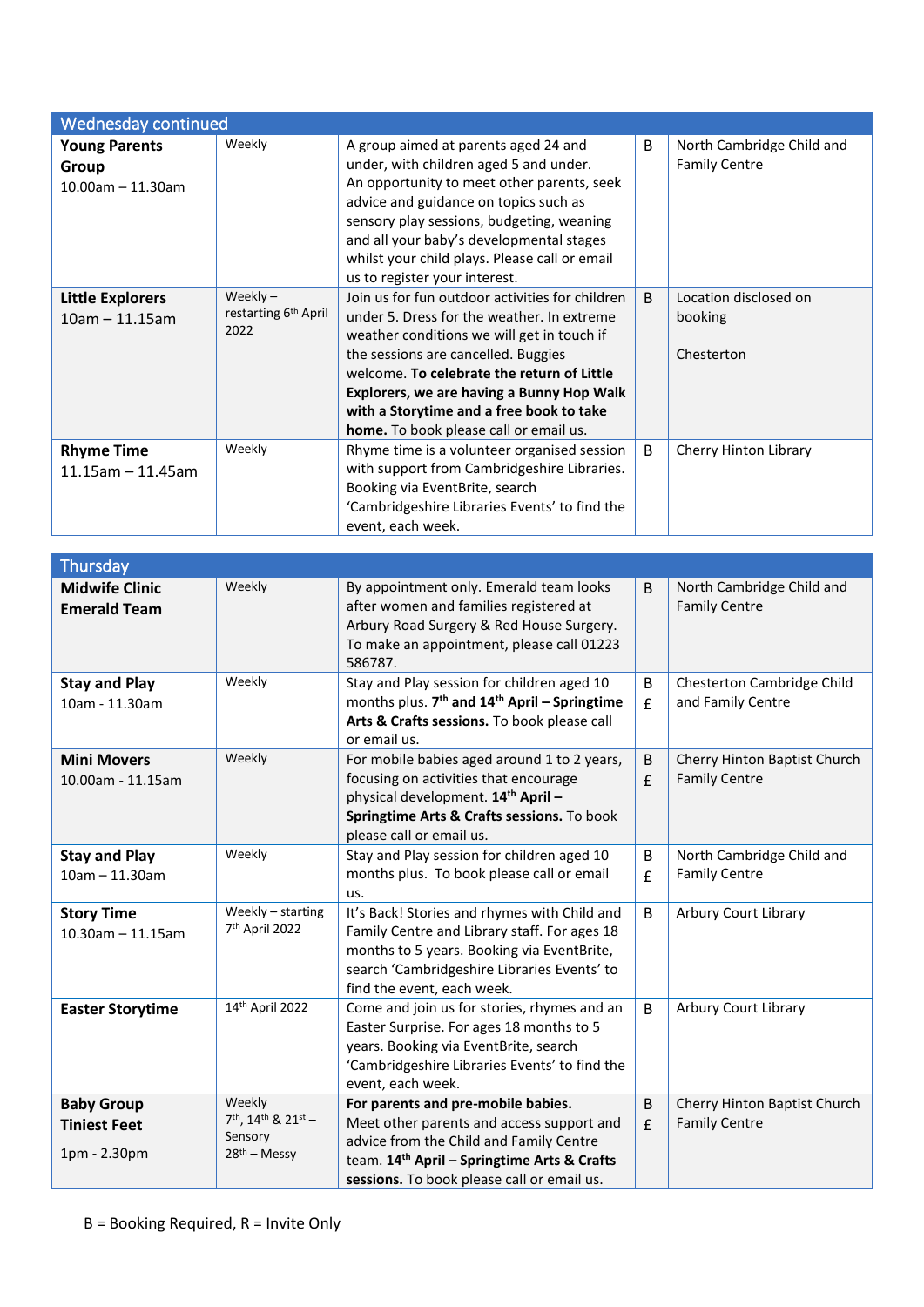| Friday                                                                                               |                            |                                                                                                                                                                                                                                                                                                                                                                             |        |                                                                  |
|------------------------------------------------------------------------------------------------------|----------------------------|-----------------------------------------------------------------------------------------------------------------------------------------------------------------------------------------------------------------------------------------------------------------------------------------------------------------------------------------------------------------------------|--------|------------------------------------------------------------------|
| <b>Midwife Clinic</b><br>Luna Team<br>(afternoon only)                                               | Weekly                     | By appointment only. Luna team look after<br>women and families registered at<br>Petersfield Medical Practice, York Street<br>Medical Practice and East Barnwell Health<br>Centre. To make an appointment, please<br>call 01223 348943.                                                                                                                                     | B      | The Fields Child and Family<br>Centre                            |
| <b>Five to Thrive Friday</b><br>Posted on our<br>Facebook Page and<br>YouTube Channel each<br>Friday | Weekly                     | 'The things you do every day that help your<br>child's growing brain'<br>Over the coming weeks we'll be sharing<br>activity ideas to help you use Five to Thrive<br>in your everyday routine with your baby.<br>Lots of the ideas are very simple, mostly no<br>special equipment needed and can be<br>recreated using items you probably already<br>have around the house! |        | Virtual                                                          |
| <b>Friday Feels</b><br>Posted at 10am on<br>Facebook                                                 | Weekly                     | Join us on our Facebook page (Cambridge<br>City Child and Family Centre) for activities,<br>advice and sign posting for young people<br>aged 11-19.                                                                                                                                                                                                                         |        | Virtual                                                          |
| <b>Stay and Play</b><br>10am - 11.30am                                                               | Weekly                     | Stay and Play session for children aged 10<br>months plus. To book please call or email<br>us. 8 <sup>th</sup> April - Springtime Arts & Crafts<br>sessions.                                                                                                                                                                                                                | B<br>£ | The Fields Child and Family<br>Centre                            |
| <b>Seek and Find</b>                                                                                 | From 1st April<br>2022     | Why not head outdoors to be a super sleuth<br>and find all 10 of our Spring themed posters<br>placed around the community.                                                                                                                                                                                                                                                  |        | Bramblefields Nature reserve<br>& Edgecombe Flats Green<br>Space |
| Saturday                                                                                             |                            |                                                                                                                                                                                                                                                                                                                                                                             |        |                                                                  |
| <b>Grove Swimming</b><br>10am - 11am (session 1)                                                     | Weekly -<br>term time only | Open swim. £3 per Adult, £1.50 per Child,<br>Concessions are available, please ask                                                                                                                                                                                                                                                                                          | B      | <b>Grove Community Primary</b><br>School                         |

| $11am - 12pm$ (session 2) | Centre Staff for details. Booking required,<br>please call 01223 729058. Maximum of 2<br>children per adult. Please pay by cash on<br>the day. |
|---------------------------|------------------------------------------------------------------------------------------------------------------------------------------------|
|                           | We are continuing to offer o                                                                                                                   |
|                           |                                                                                                                                                |



ur Bookstart Corner Programme to families who would like some strategies and free resources for introducing rhymes and stories to their little ones. It is aimed at children aged around 12 to 30 months old. If you would like further information, or a Bookstart pack, please contact our Bookstart Lead for Cambridge City, Sally McGivern on [sally.mcgivern@cambridgeshire.gov.uk](mailto:sally.mcgivern@cambridgeshire.gov.uk)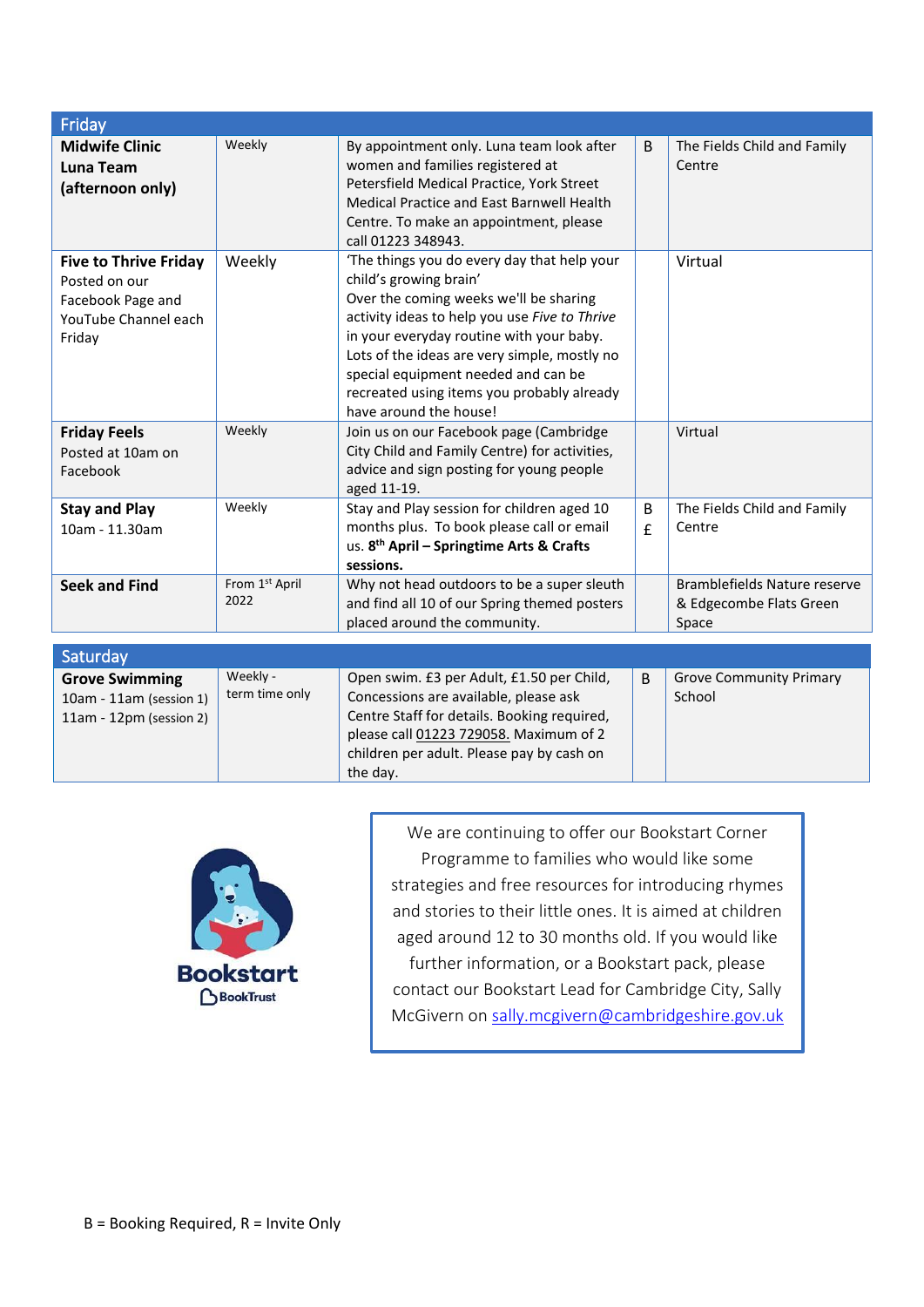# **Cambridgeshire Child and Family Centres Virtual Workshops April 2022**

### **Bedtime Routines**

Virtual sessions exploring ways to establish good bedtime routines for children aged 2-8.

**19th April 2022, 10am – 11am**

(please call Cambridge City Child & Family Centre 01223 728118 to book) **5 th April 2022, 7.30 – 8.30pm 27th April 2022, 12pm – 2pm**

(please call South Cambs Child & Family Centre on 01954 284672 to book)

### **Understanding Toddler Outbursts**

A virtual session looking at why your toddler has outbursts and ways to manage them.

**26th April 2022, 1.30pm – 2.30pm**

(please call East Cambs Child & Family Centre on 01353 612770 to book)

The Child and Family Centre holds information about the families and individuals we support for the purposes of monitoring, evaluation, and future planning of the Child and Family Centre's services as part of Cambridgeshire County Council. The information will be held in accordance with the General Data Protection Regulation (GDPR). Further information is available on the Cambridgeshire County Council's website [www.cambridgeshire.gov.uk](http://www.cambridgeshire.gov.uk/) (search Privacy Notice)

<http://www.cambridgeshire.gov.uk/child-and-family-centres>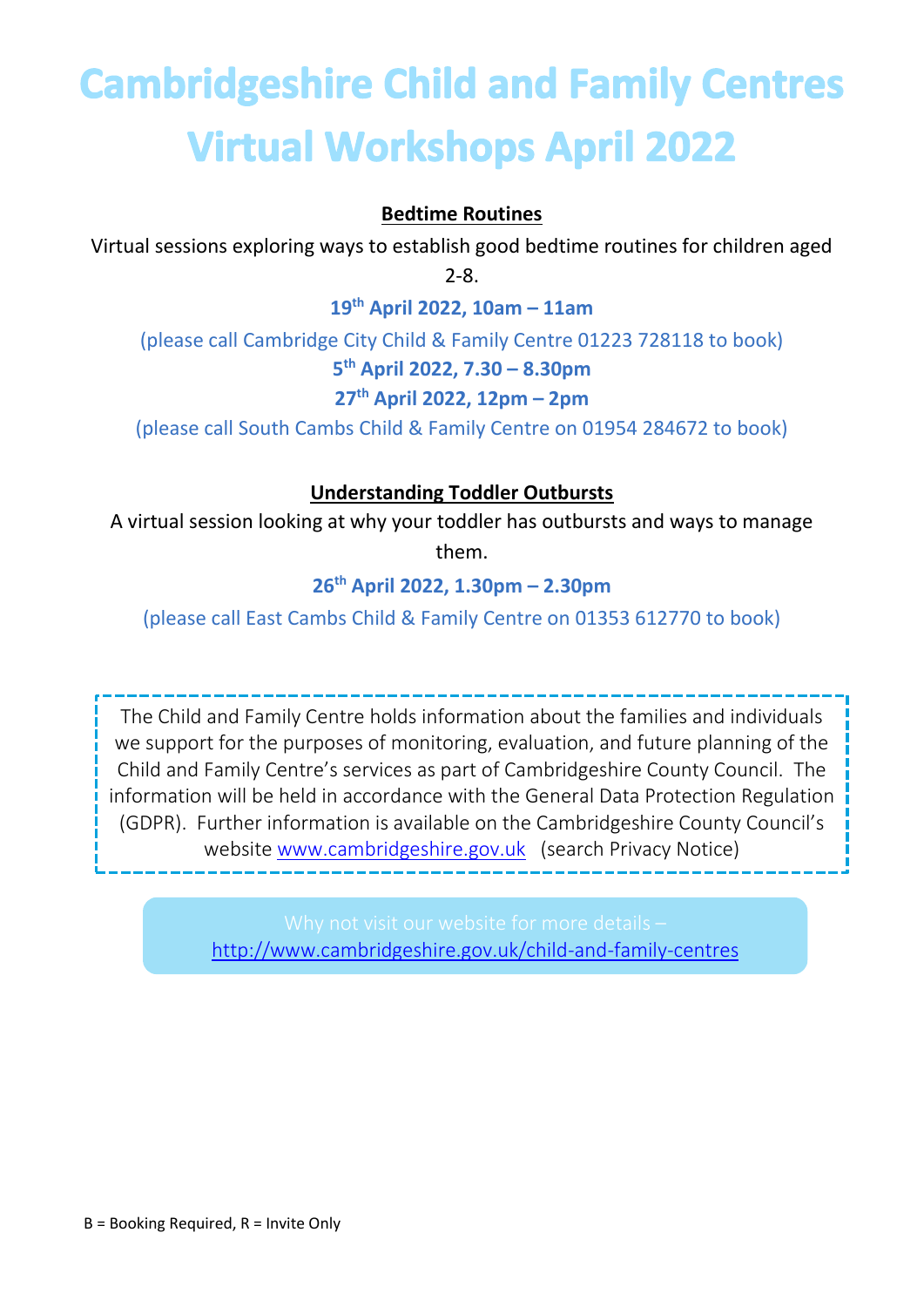# **Other organisations**

### Breastfeeding Support

Information on support available locally can be found by visiting: [www.facebook.com/CambridgeshireInfantFeeding](http://www.facebook.com/CambridgeshireInfantFeeding)

### Are you concerned about the safety of a child?

If a child is at risk of harm, or you are concerned about the safety of a child, please call the Contact Centre on 0345 045 5203 between 8am and 6pm, Monday to Friday. If it is outside office hours or at the weekend, call the First Response and Emergency Duty Team on 01733 234724, or the police on 999.

### Support for Young People

Cambridgeshire residents can access a wide range of online information and support via the following websites:

Keep Your Head: A new young people's mental health website for young people and their parents/carers living in Peterborough and Cambridgeshire. The site is universally accessible and is a central point for finding good quality local and national information on keeping well, self-help, and support services covering a range of issues. [www.keep](http://www.keep-your-head.com/)[your-head.com](http://www.keep-your-head.com/)